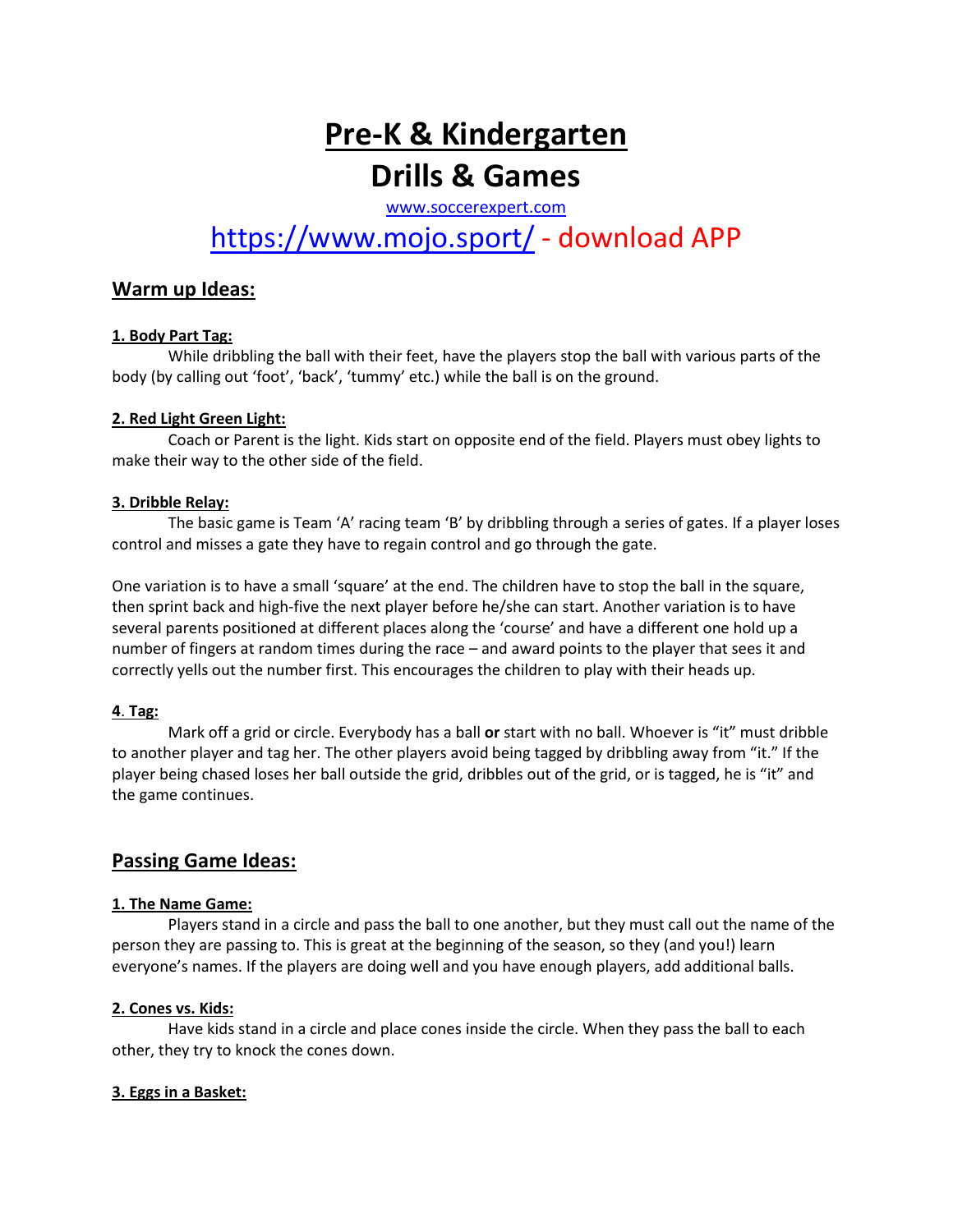Scatter soccer balls all over the field. Have players kick all the balls into the goal as quickly as they can. Kids love being timed at this game so they can try to beat their best time.

#### **4. Clean my Yard:**

Divide the team into two groups and have them stand on opposite sides of the field. Give each kid a ball and have them try to kick their ball into the other group's yard. Kids will have a blast trying to keep their yard clean, and play continues until all the balls have been kicked out of the yards.

#### **5. Ouch**:

-Each player has a ball. The coach jogs around in a rectangle and the players try to kick their ball so that it hits the coach. The players get a point each time they hit the coach.

-The coach should yell "ouch" each time they are hit to make the game more exciting. Progressions:

The coach can stop for three seconds or vary how fast they are moving depending on the level of the players. Specify how the players must strike the ball (laces, one foot, other foot)

#### **Dribbling Game Ideas:**

#### **1. Pirates of the Caribbean**:

-To set-up you will need a cone for the kids to stand behind to begin. You will then need cones down the other end to act as the treasure!

-Tell the young players that this game is "...a fun game called pirates of the Caribbean. What noise do pirates make?" The kids will make an 'arghhh' noise. Then you need to tell them that pirates love treasure and the treasure is down the other end of the island.

-The kids will need to go one at a time and pick up one piece of treasure (cone/pinney) and bring it back to the pirate ship.

-To get the young 3 and 4 year olds to understand this game, play the first round without soccer balls.

-The second time they should kick a soccer ball down with them.

#### **2. Foxes and Chickens:**

-The aim for this soccer drill is for the young players to get the tail (piney or extra pieces of clothing) from the parents. The parents act as the chickens and the kids are the foxes.

-The parents will need to put a pinney half tucked into the back of their pants/shorts.

-The kids have to chase after them and remove the pinney (acting as a tail).Once the kids have all of the pinneys the game ends.

-If there is a really fast parent then all of the foxes can aim to get the last chicken's tail!

#### **3. Sleeping Bear:**

You will need the kids lined up next to one another with a soccer ball each at their feet. The coach or a parent will act as the sleeping bear down the other end of the marked out area.